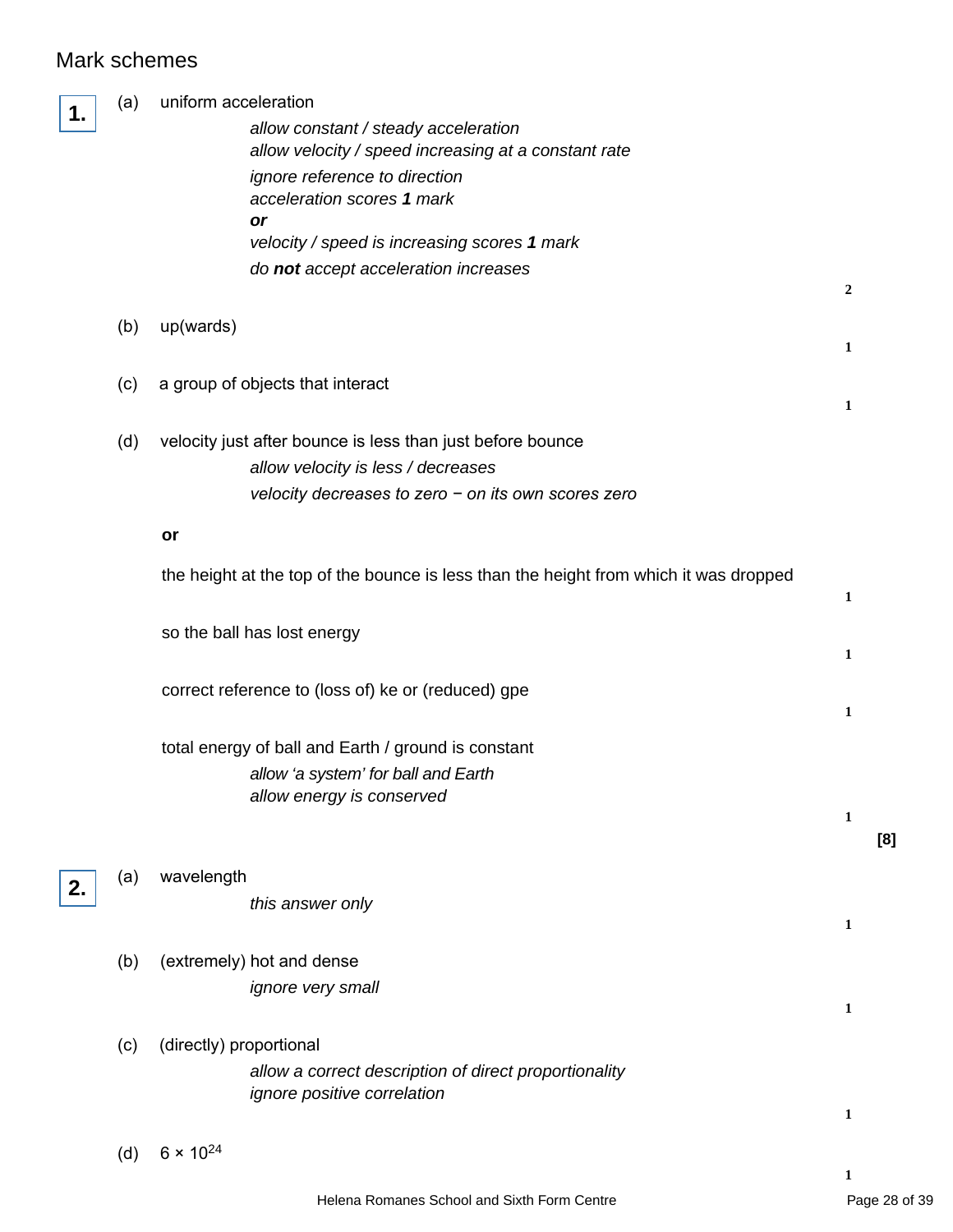|    | (e) | the furthest galaxies are moving the fastest                                                                                                                                                                                                                                                                                                | $\mathbf{1}$ |
|----|-----|---------------------------------------------------------------------------------------------------------------------------------------------------------------------------------------------------------------------------------------------------------------------------------------------------------------------------------------------|--------------|
|    |     | (this suggests) the universe is expanding (from a very small region)                                                                                                                                                                                                                                                                        | 1            |
|    | (f) | expanding at (an ever) greater rate<br>allow expanding faster                                                                                                                                                                                                                                                                               | 1            |
|    | (g) | any one from:<br>detects false claims<br>allow provides credibility<br>detects inaccurate data<br>٠<br>allow detects mistakes<br>detects bias<br>allow removes bias<br>verifies new data<br>$\bullet$<br>allow checks validity<br>provides a consensus (of opinion)<br>$\bullet$<br>ignore shows data is accurate<br>ignore proves a theory | $\mathbf{1}$ |
|    | (h) | wavelength (seems to have) decreased                                                                                                                                                                                                                                                                                                        | $\mathbf{1}$ |
|    |     | frequency (seems to have) increased                                                                                                                                                                                                                                                                                                         | 1<br>$[10]$  |
| 3. | (a) | P-waves are longitudinal and<br>S-waves are transverse                                                                                                                                                                                                                                                                                      | $\mathbf 1$  |
|    | (b) | 0.4                                                                                                                                                                                                                                                                                                                                         | $\mathbf{1}$ |
|    | (c) | wave speed = frequency $\times$ wavelength<br>allow $v = f \lambda$                                                                                                                                                                                                                                                                         | 1            |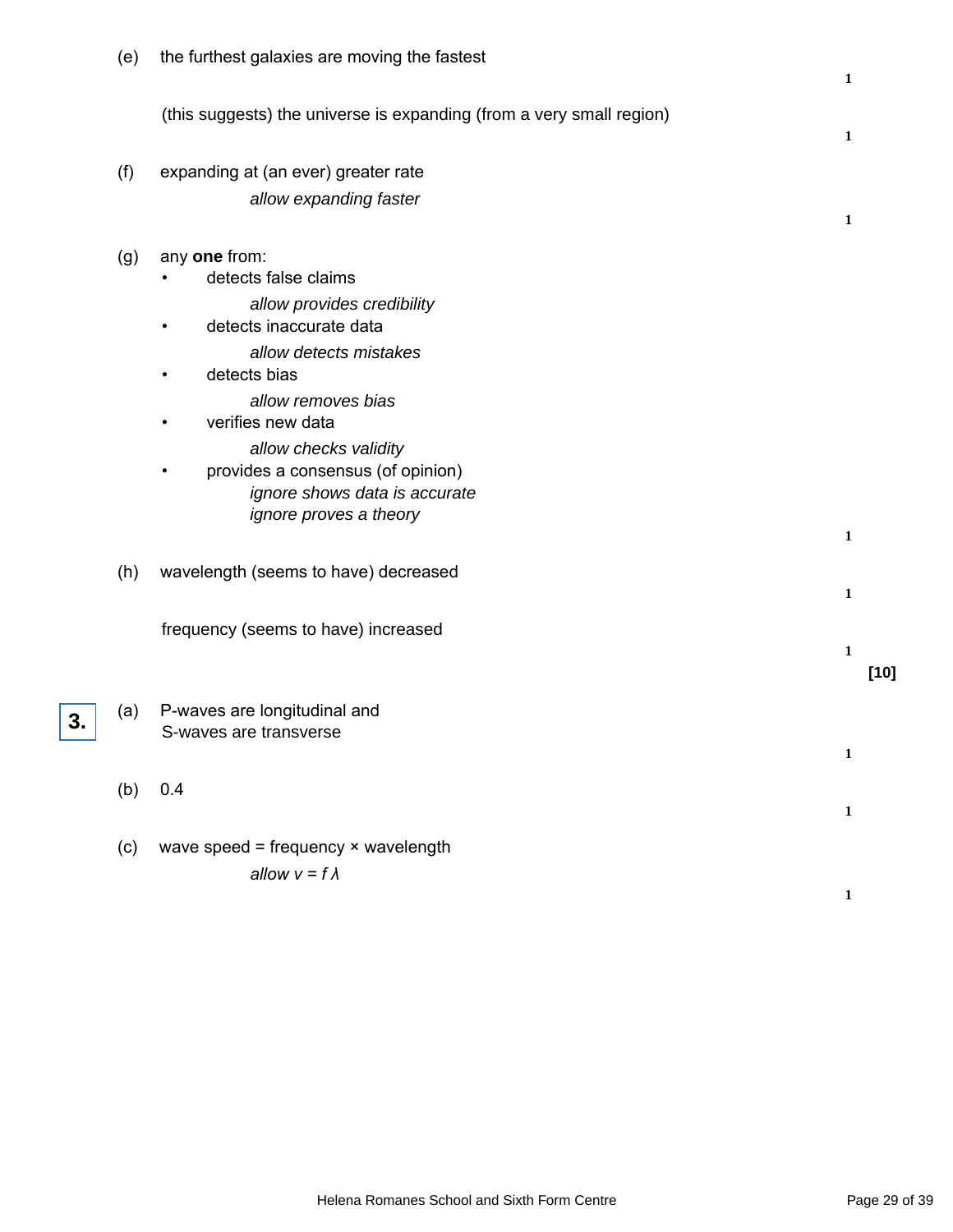(d)  $7200 = 0.4 \times$  wavelength

|     | $wavelength =$                                                                                                                                               | $\mathbf{1}$ |
|-----|--------------------------------------------------------------------------------------------------------------------------------------------------------------|--------------|
|     | wavelength = $18000$ (m)                                                                                                                                     |              |
|     | allow up to full marks for ecf using their answer to part<br>(b)                                                                                             |              |
|     | a method shown as<br>$7200 \times 2.5 = 18000$<br>scores 0 marks                                                                                             |              |
|     | an answer 18 000 scores 3 marks                                                                                                                              | $\mathbf{1}$ |
| (e) | because S-waves cannot travel through a liquid                                                                                                               | $\mathbf{1}$ |
|     | and S-waves do not travel through the (outer) core<br>allow some (seismic) waves cannot travel through a<br>liquid and do not go through the core for 1 mark | $\mathbf{1}$ |
| (f) | magnetic field around the coil changes<br>or                                                                                                                 |              |
|     | the magnetic field (lines) cut by the coil<br>allow the generator effect                                                                                     | $\mathbf{1}$ |
| (g) | because the magnet changes direction                                                                                                                         | $\mathbf{1}$ |
| (h) | stationary                                                                                                                                                   | 1            |

**1**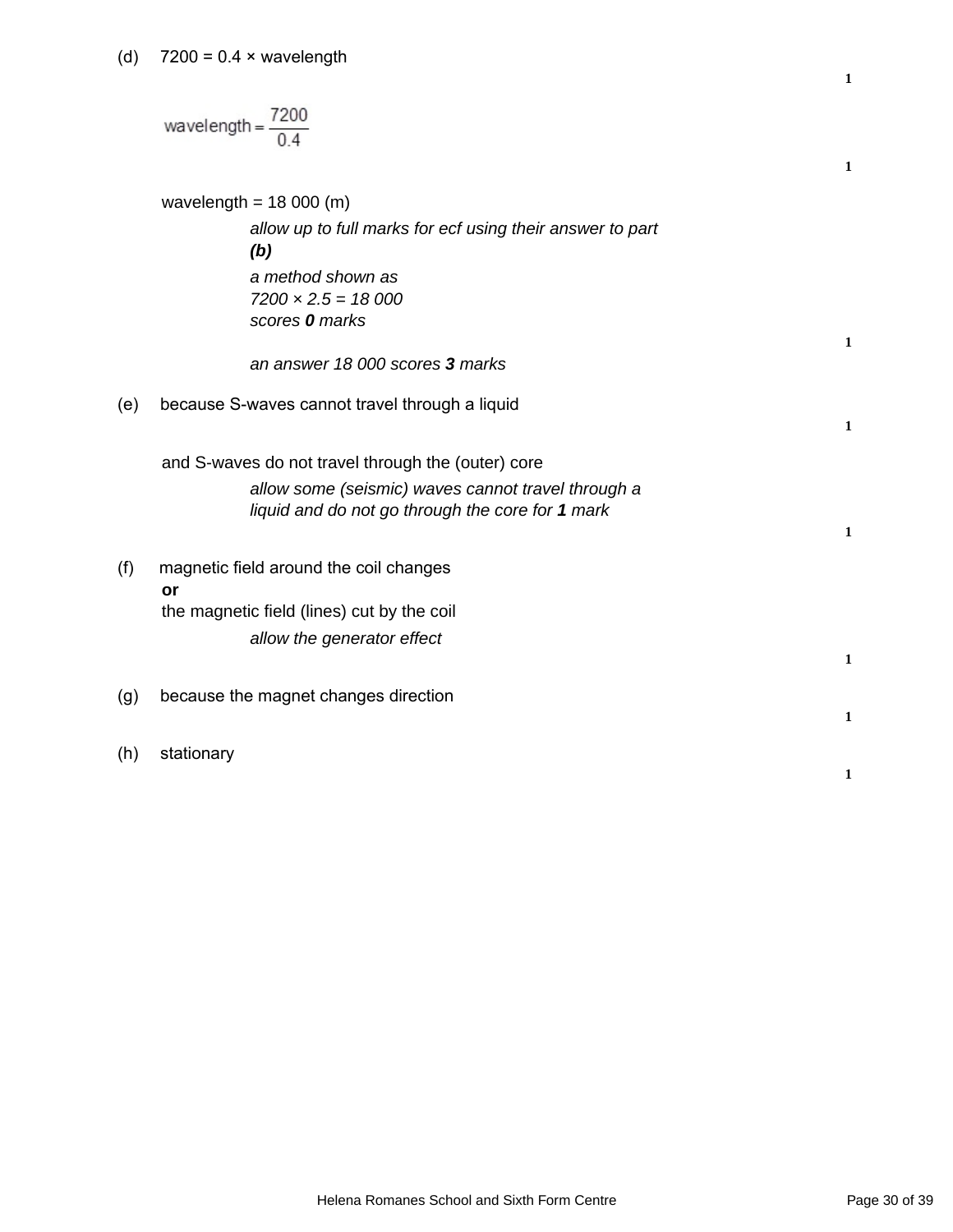- (i) any **two** from:
	- stronger magnetic field allow stronger magnet allow heavier magnet bigger magnet is insufficient
	- more turns on the coil bigger coil is insufficient do **not** accept more coils of wire
	- turns pushed closer together
	- spring with a lower spring constant allow less stiff spring allow weaker spring do **not** accept add an iron core
- (a) all heights drawn the same as tube 1 judge by eye

**4.**

(b) increasing depth increases the height / mass / volume (of the water column) above the swimmer

allow more water above (the swimmer) more water is insufficient

increasing the weight / force (of water) acting on the swimmer

- (c) increase in depth =  $1.2$  (m)
	- ( $\Delta$ ) p = 1.2 × 1030 × 9.8 allow either 0.50 **or** 1.70 for 1.2
	- (Δ) p = 12112.8
		- allow a correctly rounded answer allow a correct calculation using either 0.50 **or** 1.70
	- pascals **or** Pa

do **not** accept pa allow N/m<sup>2</sup>

an answer of 12 112.8 scores **3** marks

**2**

**1**

**1**

**1**

**1**

**1**

**1**

**1**

**[13]**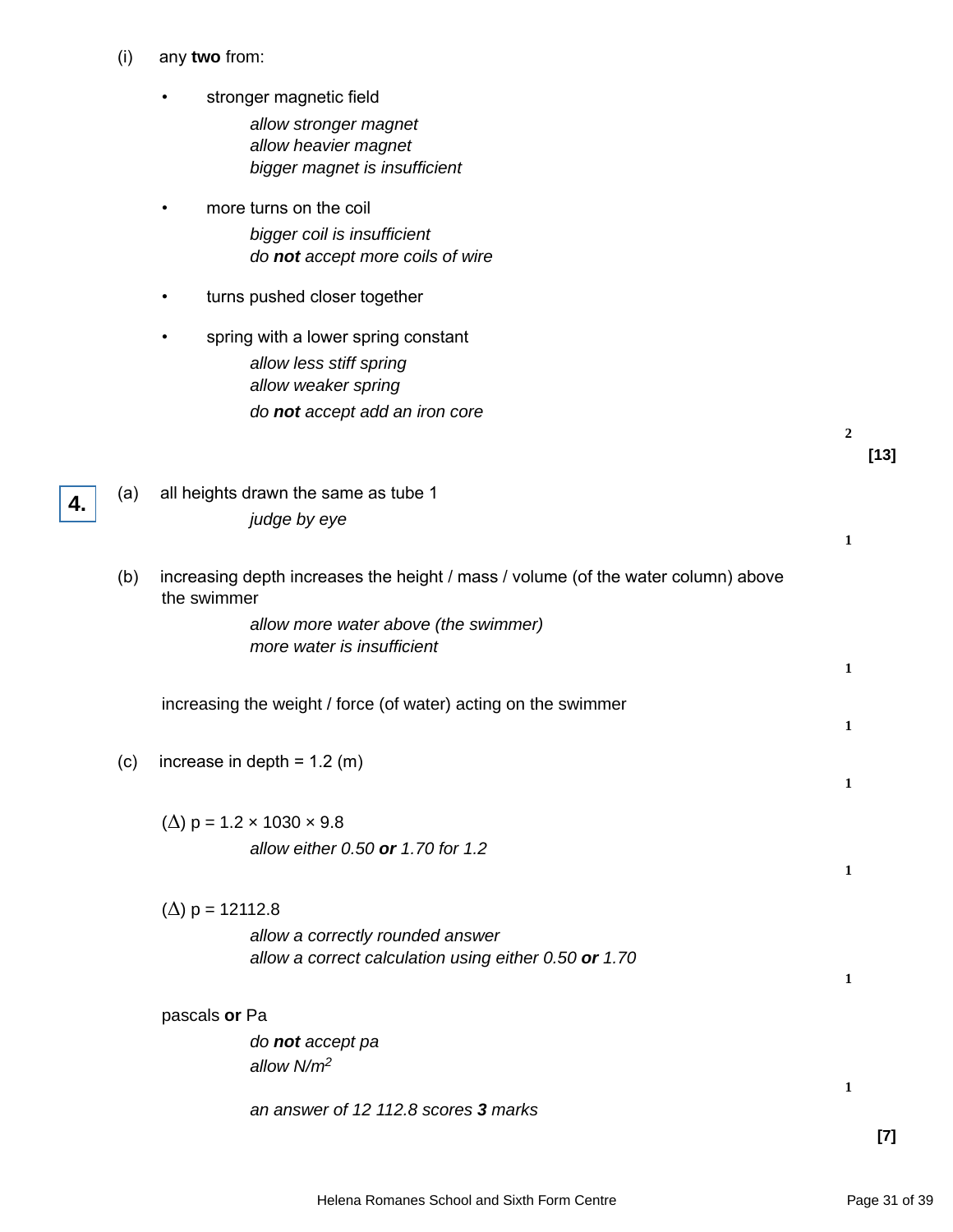

(a) random

| (b) | accept any practical suggestion that could cause a range of values<br>e.g. misjudging the centre of the ray<br>e.g. not replacing mirror / ray box in the same position<br>measuring the angle incorrectly is insufficient<br>moving the mirror / ray box is insufficient       | 1            |
|-----|---------------------------------------------------------------------------------------------------------------------------------------------------------------------------------------------------------------------------------------------------------------------------------|--------------|
| (c) | range = $10$<br>or<br>mean of 51 calculated                                                                                                                                                                                                                                     | $\mathbf{1}$ |
|     | 5(°)<br>an answer of $5(°)$ scores 2 marks                                                                                                                                                                                                                                      | 1            |
| (d) | within experimental accuracy the angle of incidence and the angle of reflection are<br>the same<br>allow the angle of incidence is nearly the same as the<br>angle of reflection                                                                                                |              |
|     | or<br>the angle of reflection is usually different to the angle of incidence<br>allow only a few of the values are the same / similar<br>allow the idea of a range of values                                                                                                    | $\mathbf{1}$ |
|     | relevant use of data<br>e.g.<br>at 20° / 30° / 40° there is at least one measurement of angle of reflection that is<br>exactly the same<br>or<br>at 50° there are big differences<br>allow 50° includes anomalous results<br>an answer in terms of calculated mean(s) may score |              |
|     | both marks<br>e.g.<br>mean calculated for one or more angle of reflection (1)<br>conclusion correctly stating angle $i = 7 \neq$ angle r (1)                                                                                                                                    | 1            |
| (e) | results could be collected for angles (of incidence) not yet measured<br>allow a stated angle of incidence e.g. 10 $^{\circ}$ or 60 $^{\circ}$<br>changing the mirror is insufficient<br>ignore repeat the measurements                                                         |              |

**1**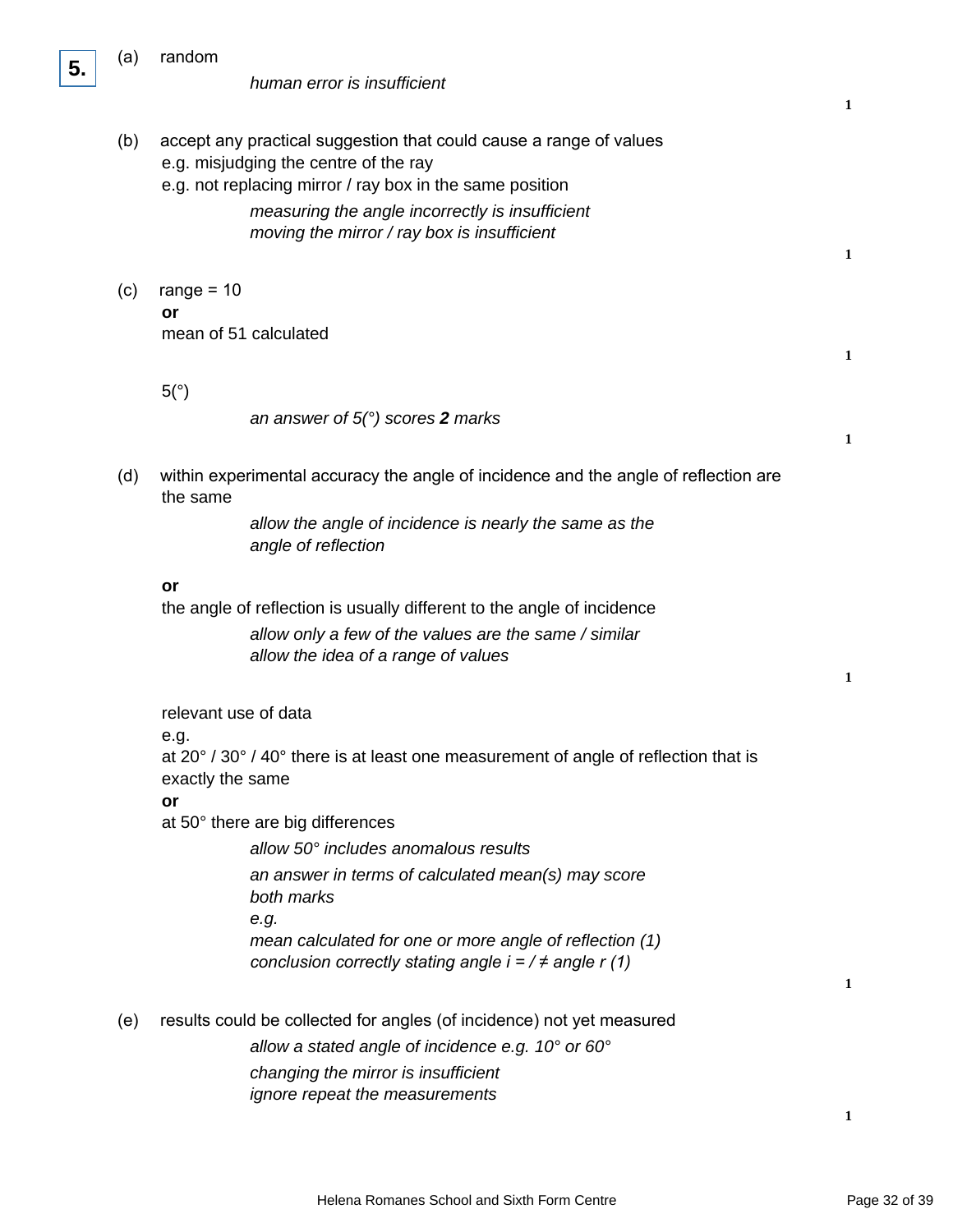|    | (f) | replace the mirror with an irregular reflecting surface                                                                   |              |     |
|----|-----|---------------------------------------------------------------------------------------------------------------------------|--------------|-----|
|    |     | allow use an irregular reflecting surface<br>replace mirror with paper is insufficient<br>do not accept use a glass block |              |     |
|    |     |                                                                                                                           | $\mathbf{1}$ | [8] |
|    | (a) | arrow of equal size pointing vertically upwards                                                                           |              |     |
| 6. |     | judged by eye                                                                                                             |              |     |
|    |     | ignore horizontal arrows if equal and opposite                                                                            |              |     |
|    |     | horizontal arrows of unequal length negates this mark                                                                     |              |     |
|    |     |                                                                                                                           | 1            |     |
|    |     | labelled 'upthrust'                                                                                                       |              |     |
|    |     | <i>ignore buoyancy</i>                                                                                                    |              |     |
|    |     | ignore 25 kN                                                                                                              |              |     |
|    |     |                                                                                                                           | $\mathbf{1}$ |     |
|    | (b) | weight = $25$ kN                                                                                                          |              |     |
|    |     | allow 24 to 25 kN inclusive                                                                                               |              |     |
|    |     |                                                                                                                           | $\mathbf{1}$ |     |
|    |     | $25\,000 = \text{mass} \times 9.8$                                                                                        |              |     |
|    |     | or                                                                                                                        |              |     |
|    |     | $m = \frac{25000}{1000}$                                                                                                  |              |     |
|    |     | 9.8                                                                                                                       |              |     |
|    |     | allow their W correctly converted and substituted                                                                         |              |     |
|    |     |                                                                                                                           | $\mathbf{1}$ |     |
|    |     | $m = 2551$ kg                                                                                                             |              |     |
|    |     | allow correctly calculated value using their converted W                                                                  |              |     |
|    |     | allow a value correctly calculated with W in kN                                                                           |              |     |
|    |     |                                                                                                                           | 1            |     |
|    |     | $m = 2600$ kg                                                                                                             |              |     |
|    |     | allow a calculated answer correctly rounded to 2                                                                          |              |     |
|    |     | significant figures                                                                                                       |              |     |
|    |     |                                                                                                                           | 1            |     |
|    |     | an answer of 2600 scores 4 marks                                                                                          |              |     |
|    | (c) | Newton's 3rd law (of motion)                                                                                              |              |     |
|    |     |                                                                                                                           | 1            |     |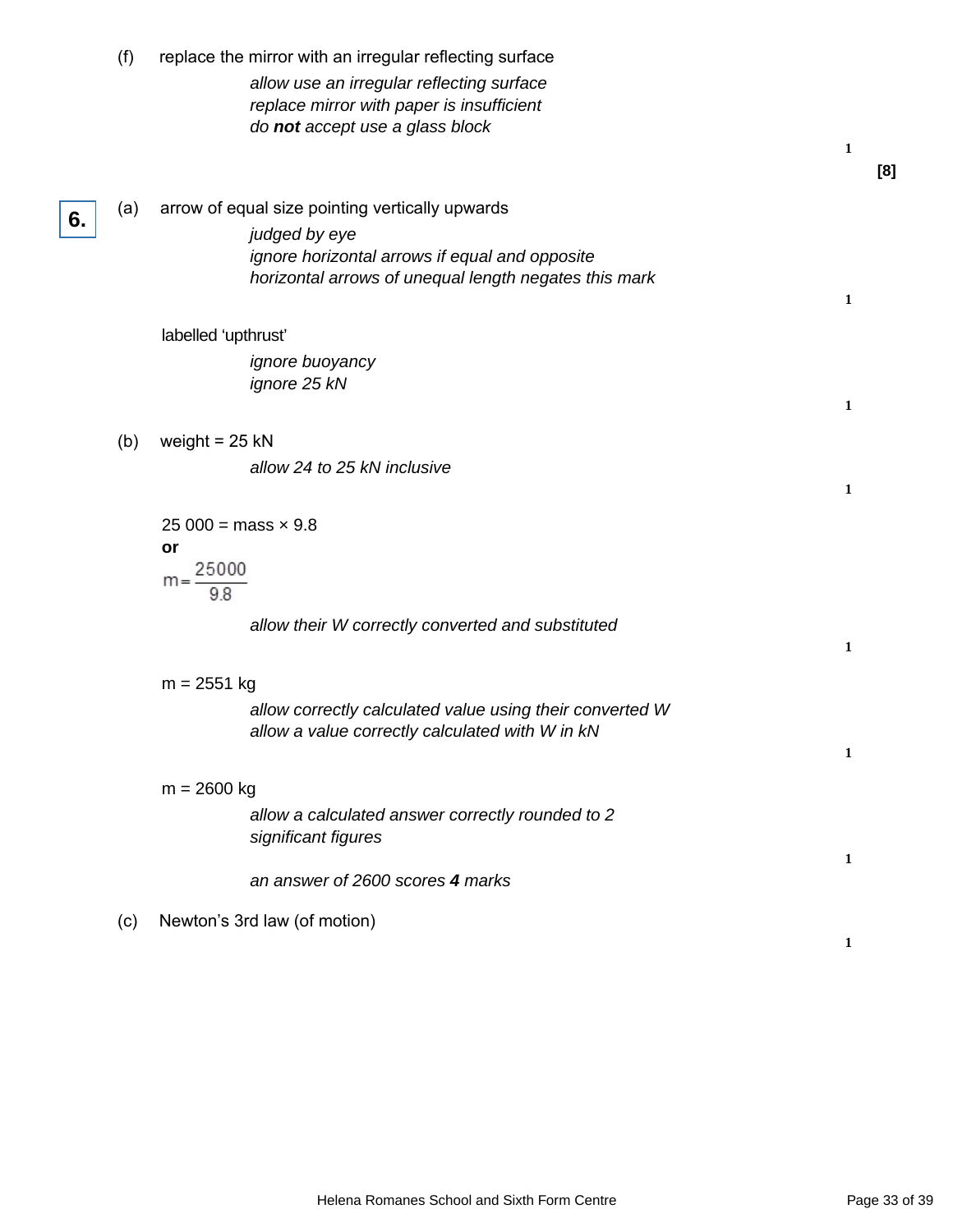|    | (d) | vertical force (50 N) drawn<br>and                                                                                                                             |                              |        |
|----|-----|----------------------------------------------------------------------------------------------------------------------------------------------------------------|------------------------------|--------|
|    |     | horizontal force (150 N) drawn to the same scale                                                                                                               | $\mathbf{1}$                 |        |
|    |     | resultant tension force in the correct direction<br>shown by an arrowhead                                                                                      |                              |        |
|    |     | value of the tension force in the range 156 N-160 N<br>allow a calculated value of 158                                                                         | $\mathbf{1}$<br>$\mathbf{1}$ |        |
|    |     | value of direction in the range 18°-20° (from the horizontal)<br>allow $70^\circ$ to $72^\circ$ (from the vertical)<br>allow a bearing in the range 288 to 290 |                              |        |
|    |     |                                                                                                                                                                | 1                            | $[11]$ |
| 7. | (a) | any one from:<br>too few turns / coils on the secondary<br>allow number of turns / coils on the primary was<br>increased                                       |                              |        |
|    |     | p.d. across the primary was reduced<br>ignore human error                                                                                                      | $\mathbf{1}$                 |        |
|    | (b) | the p.d. (across the secondary) goes above 2V<br>allow p.d. across secondary is higher than p.d. across<br>primary after 20 turns                              | $\mathbf{1}$                 |        |
|    | (c) | it increases (until the nails reach a constant temperature)                                                                                                    | 1                            |        |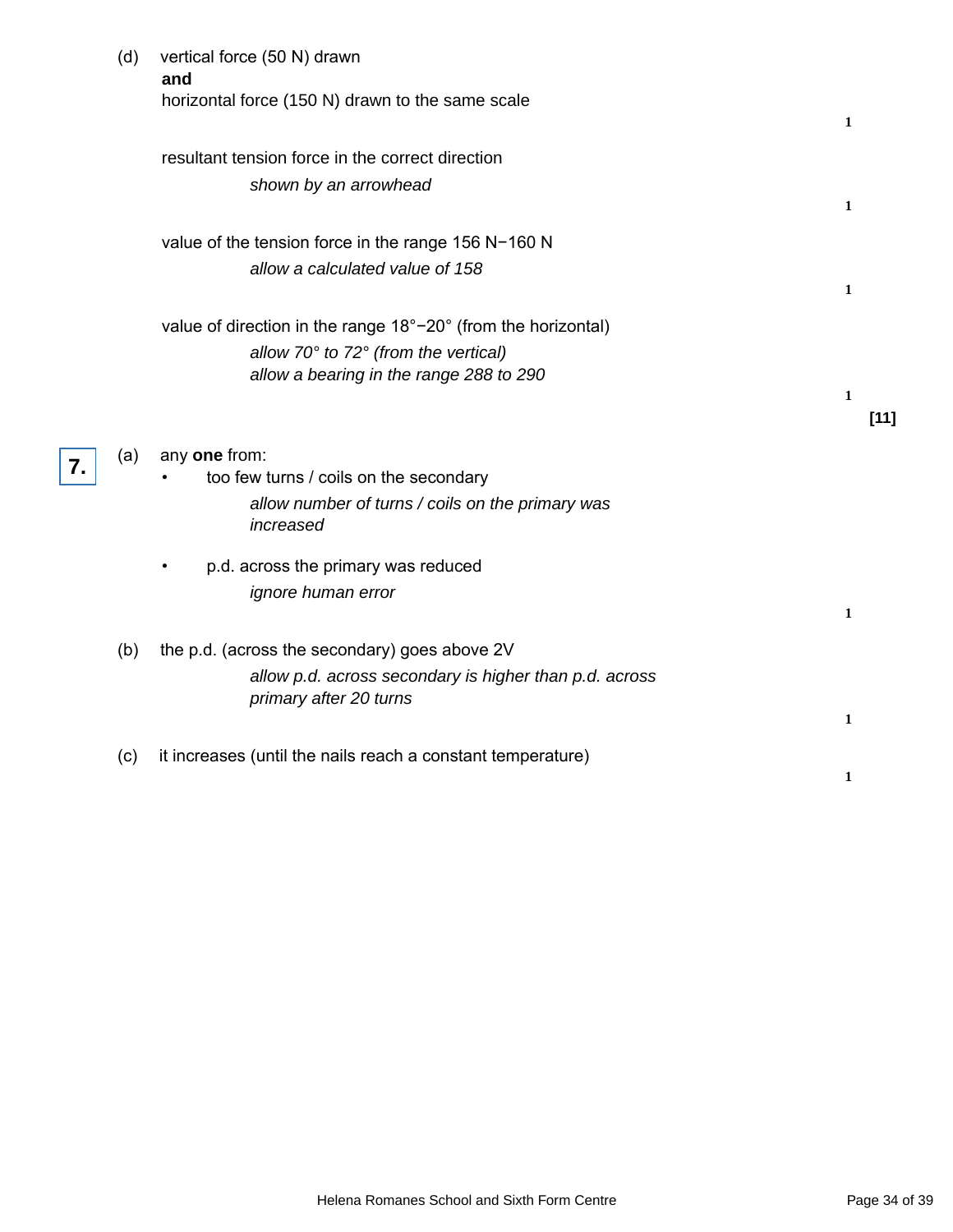(d) 
$$
\frac{640}{4} = \frac{V_p}{1.75}
$$
  
\n
$$
V_p = \frac{640 \times 1.75}{4}
$$
  
\n
$$
V_p = 280 \text{ (V)}
$$
  
\n280 x I<sub>p</sub> = 336  
\n*allow their calculated*  
\n
$$
V_p \times I_p = 336
$$
  
\n
$$
I_p = 1.2 \text{ (A)}
$$
  
\n*allow an answer that is consistent with their calculated value of V<sub>p</sub>*

## **or**

$$
336 = I_s \times 1.75(1)
$$

$$
I_s = \frac{336}{1.75} (1)
$$

 $I_s = 192$  (A) (1)

$$
I_p = 192 \times \frac{4}{640} \text{ (1)}
$$

allow

$$
I_p = \text{their calculated } I_s \times \frac{4}{640}
$$

 $I_p = 1.2$  (A) (1)

allow an answer that is consistent with their calculated value of  $I_s$ an answer of 1.2 (A) scores **5** marks

**[8]**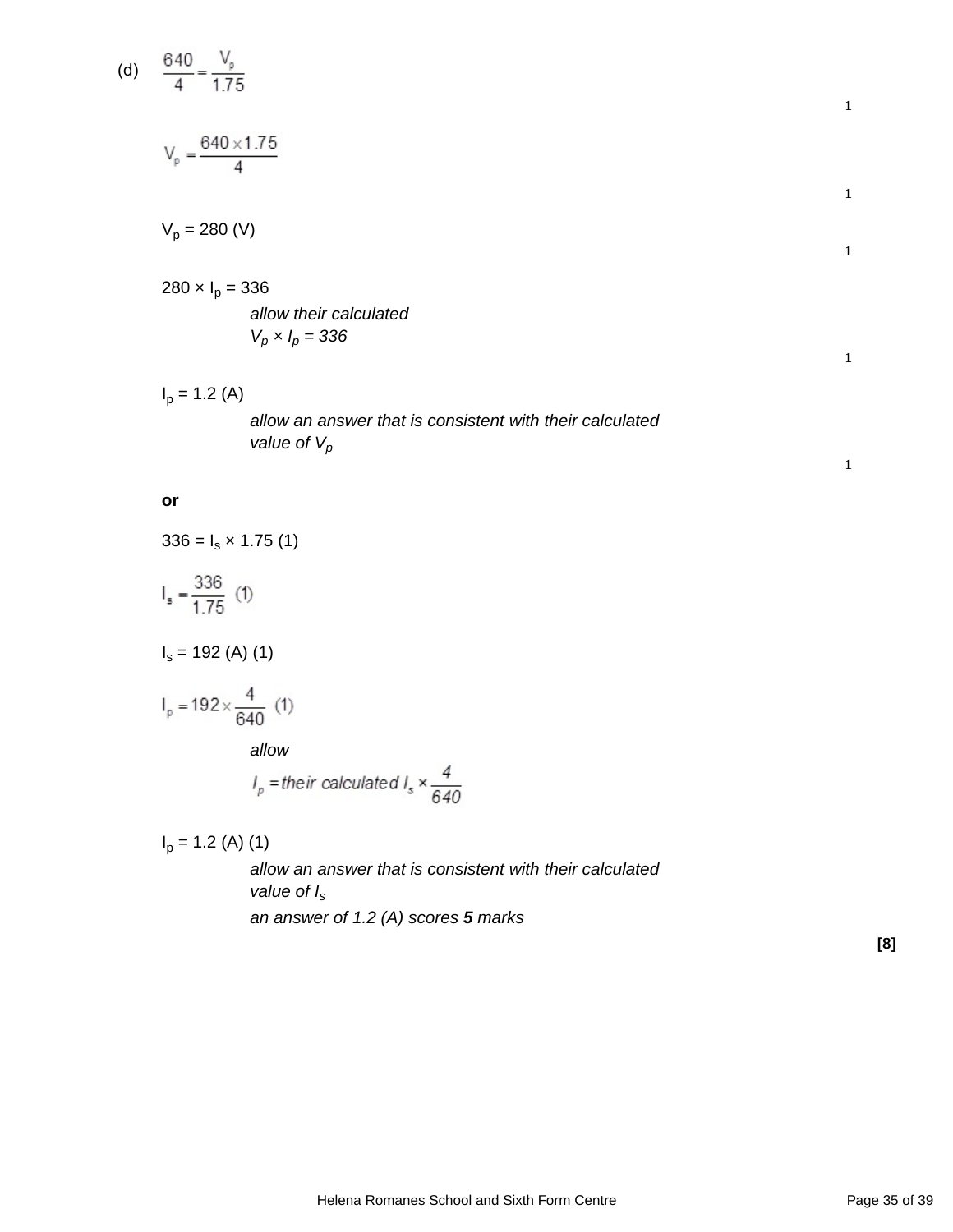| (a) | (force of) gravity causes the satellite to accelerate (towards the Earth)<br>allow satellite is (constantly) accelerating                                                  | $\mathbf{1}$                 |
|-----|----------------------------------------------------------------------------------------------------------------------------------------------------------------------------|------------------------------|
|     | the acceleration causes a change in direction<br>acceleration causes a change in speed negates this<br>mark point                                                          | $\mathbf{1}$                 |
|     | velocity changes because direction changes                                                                                                                                 | $\mathbf{1}$                 |
| (b) | length of orbit taken from graph = $42$ 100 (km)                                                                                                                           | $\mathbf{1}$                 |
|     | 42 100 = $7.73 \times$ time<br>or<br>time = $\frac{42100}{7.73}$<br>allow<br>their distance = $7.73 \times$ time                                                           |                              |
|     | time $(1 \text{ orbit}) = 5446(s)$<br>allow a value consistent with their distance                                                                                         | $\mathbf{1}$<br>$\mathbf{1}$ |
|     | number of orbits = $\left(\frac{24 \times 3600}{5446}\right)$<br>$= 15.86$<br>allow $\left(\frac{24}{1.51}\right)$ = 15.86<br>allow a value consistent with their distance | 1                            |
|     | number of orbits $= 15$<br>allow a value consistent with their distance<br>an answer of 16 scores 4 marks                                                                  | 1                            |

**8.**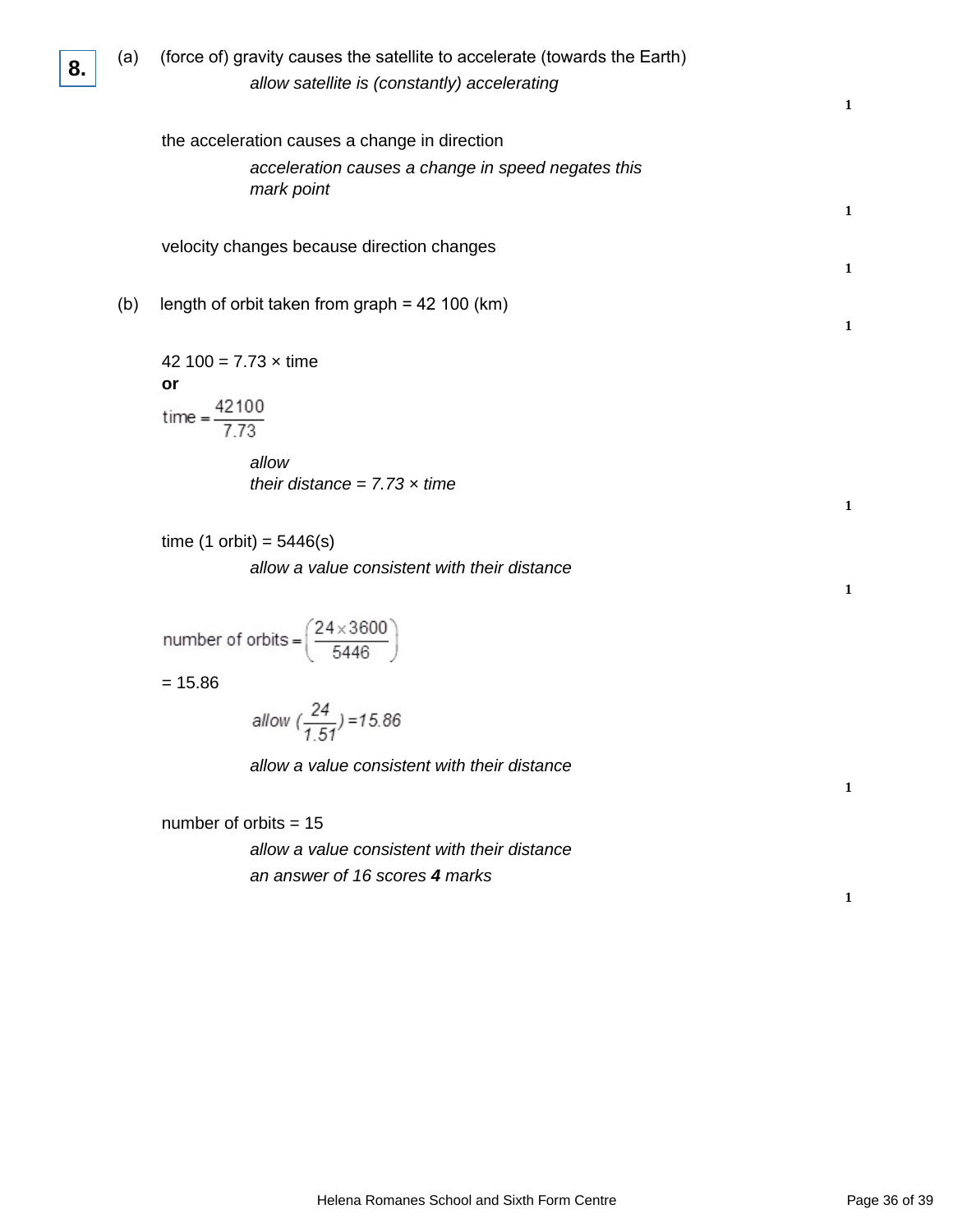|     | length of orbit taken from graph = $42$ 100 (km) (1)                                                                                                |              |        |
|-----|-----------------------------------------------------------------------------------------------------------------------------------------------------|--------------|--------|
|     | 7.73 = $\frac{\text{distance}}{24 \times 3600}$ (1)                                                                                                 |              |        |
|     | distance = $667 872$ (km) (1)                                                                                                                       |              |        |
|     | number of orbits = $\left(\frac{667872}{42100}\right)$                                                                                              |              |        |
|     | $= 15.86(1)$                                                                                                                                        |              |        |
|     | allow a value consistent with their two distances                                                                                                   |              |        |
|     | number of orbits = $15(1)$                                                                                                                          |              |        |
|     | allow a value consistent with their two distances<br>up to full marks can be awarded for a method<br>calculating velocity in km/h and time in hours |              |        |
|     | an answer of 15 scores 5 marks                                                                                                                      |              |        |
| (c) | the predicted data is very close to the actual data                                                                                                 | 1            |        |
| (d) | supported the prediction (made by Bode)                                                                                                             |              |        |
|     | allow predicted and actual values are very close                                                                                                    | 1            |        |
|     | so provides evidence that the equation is true / correct / works / accurate                                                                         |              |        |
|     | allow proves for provides evidence                                                                                                                  |              |        |
|     |                                                                                                                                                     | 1            | $[11]$ |
| (a) | it is harder to judge where the centre of a wider ray is                                                                                            | $\mathbf{1}$ |        |
|     | causing a larger uncertainty (in the measurements)                                                                                                  |              |        |
|     | allow increasing random errors (in the measurements)                                                                                                |              |        |
|     |                                                                                                                                                     | $\mathbf{1}$ |        |
| (b) | line of best fit drawn and extrapolated to 80 degrees                                                                                               |              |        |
|     |                                                                                                                                                     | 1            |        |
|     | 41 (degrees)                                                                                                                                        |              |        |
|     | allow 40 to 43 (degrees)                                                                                                                            |              |        |
|     |                                                                                                                                                     | 1            |        |

**or**

**9.**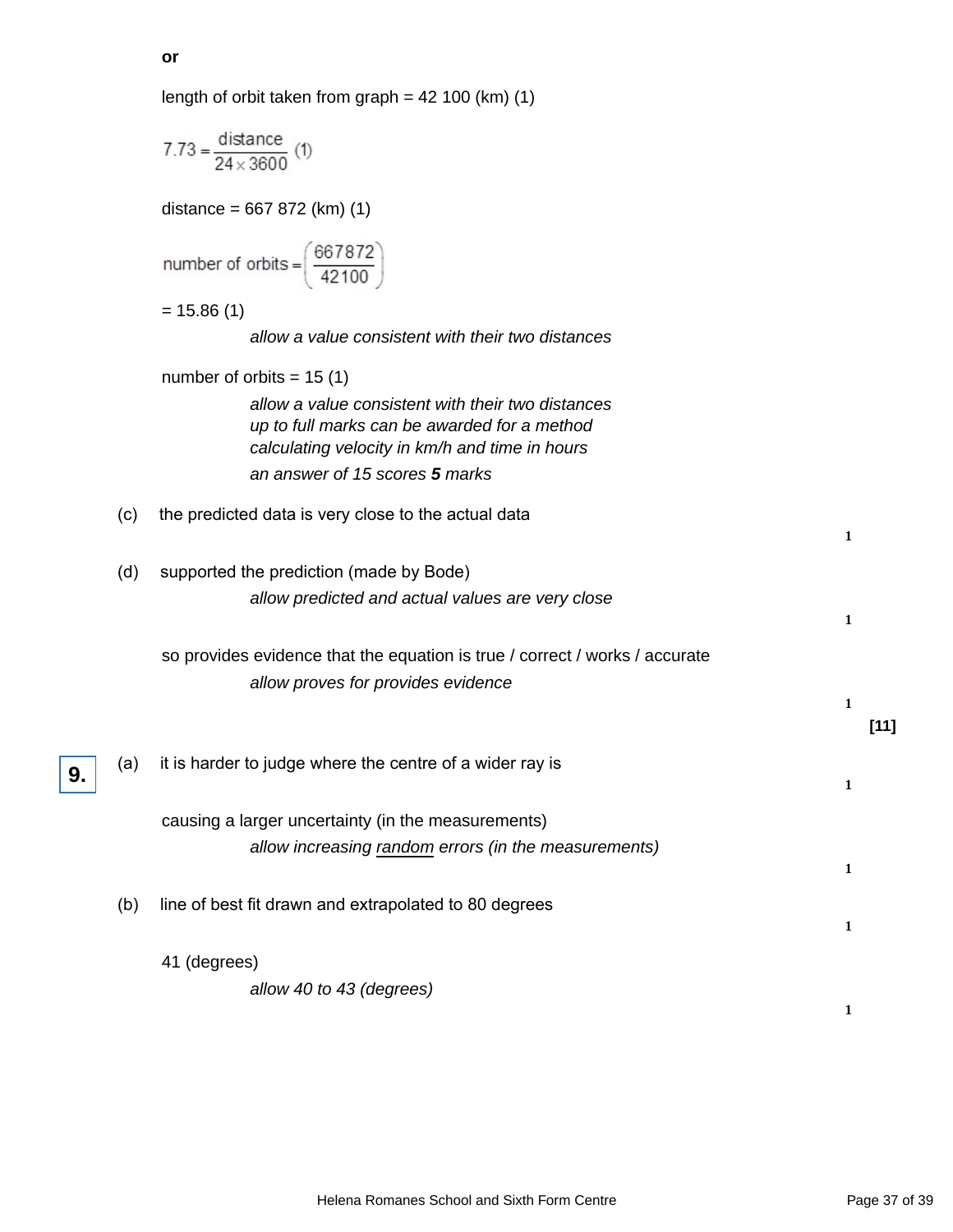|     | steps are identified and logically sequenced.                                                                                                          |          |        |
|-----|--------------------------------------------------------------------------------------------------------------------------------------------------------|----------|--------|
|     |                                                                                                                                                        | $5 - 6$  |        |
|     | Level 2: The design/plan would not necessarily lead to a valid outcome. Most steps<br>are identified, but the method is not fully logically sequenced. | $3 - 4$  |        |
|     |                                                                                                                                                        |          |        |
|     | Level 1: The design/plan would not lead to a valid outcome. Some relevant steps are<br>identified, but links are not made clear.                       |          |        |
|     |                                                                                                                                                        | $1 - 2$  |        |
|     | No relevant content                                                                                                                                    |          |        |
|     |                                                                                                                                                        | $\bf{0}$ |        |
|     | Indicative content:                                                                                                                                    |          |        |
|     | place a glass block on a piece of paper<br>$\bullet$                                                                                                   |          |        |
|     | draw around the glass block                                                                                                                            |          |        |
|     | use the ray box to shine a ray of light through the glass block                                                                                        |          |        |
|     | mark the ray of light entering the glass block                                                                                                         |          |        |
|     | mark the ray of light emerging from the glass block<br>join the points to show the path of the complete ray through the block                          |          |        |
|     | and draw a normal line at 90 degrees to the surface                                                                                                    |          |        |
|     | use a protractor to measure the angle of incidence                                                                                                     |          |        |
|     | use a protractor to measure the angle of refraction                                                                                                    |          |        |
|     | use a ray box to shine a ray of light at a range of different angles (of incidence)                                                                    |          |        |
|     | increase the angle of incidence in 10 degree intervals                                                                                                 |          |        |
|     | from an angle of incidence of 10 degrees to an angle of incidence of 70<br>$\bullet$<br>degrees.                                                       |          |        |
|     | allow use of optical pins instead of a ray box                                                                                                         |          |        |
|     | $\frac{(28 + 25 + 22)}{2} = 25$                                                                                                                        |          |        |
| (d) |                                                                                                                                                        |          |        |
|     |                                                                                                                                                        | 1        |        |
|     | 3 (degrees)                                                                                                                                            |          |        |
|     | allow alternative method                                                                                                                               |          |        |
|     | $28 - 22 = 6(1)$                                                                                                                                       |          |        |
|     | $=$ 3 (degrees) (1)                                                                                                                                    |          |        |
|     |                                                                                                                                                        | 1        |        |
| (e) | Velocity                                                                                                                                               |          |        |
|     |                                                                                                                                                        | 1        |        |
|     |                                                                                                                                                        |          | $[13]$ |
| (a) | at least three circles drawn                                                                                                                           |          |        |
|     |                                                                                                                                                        | 1        |        |
|     |                                                                                                                                                        |          |        |
|     | clockwise arrows on circles                                                                                                                            |          |        |
|     | allow 1 mark for one or two circles with clockwise                                                                                                     |          |        |
|     | arrows                                                                                                                                                 | 1        |        |
|     |                                                                                                                                                        |          |        |

(c) **Level 3:** The design/plan would lead to the production of a valid outcome. All key

**10.**